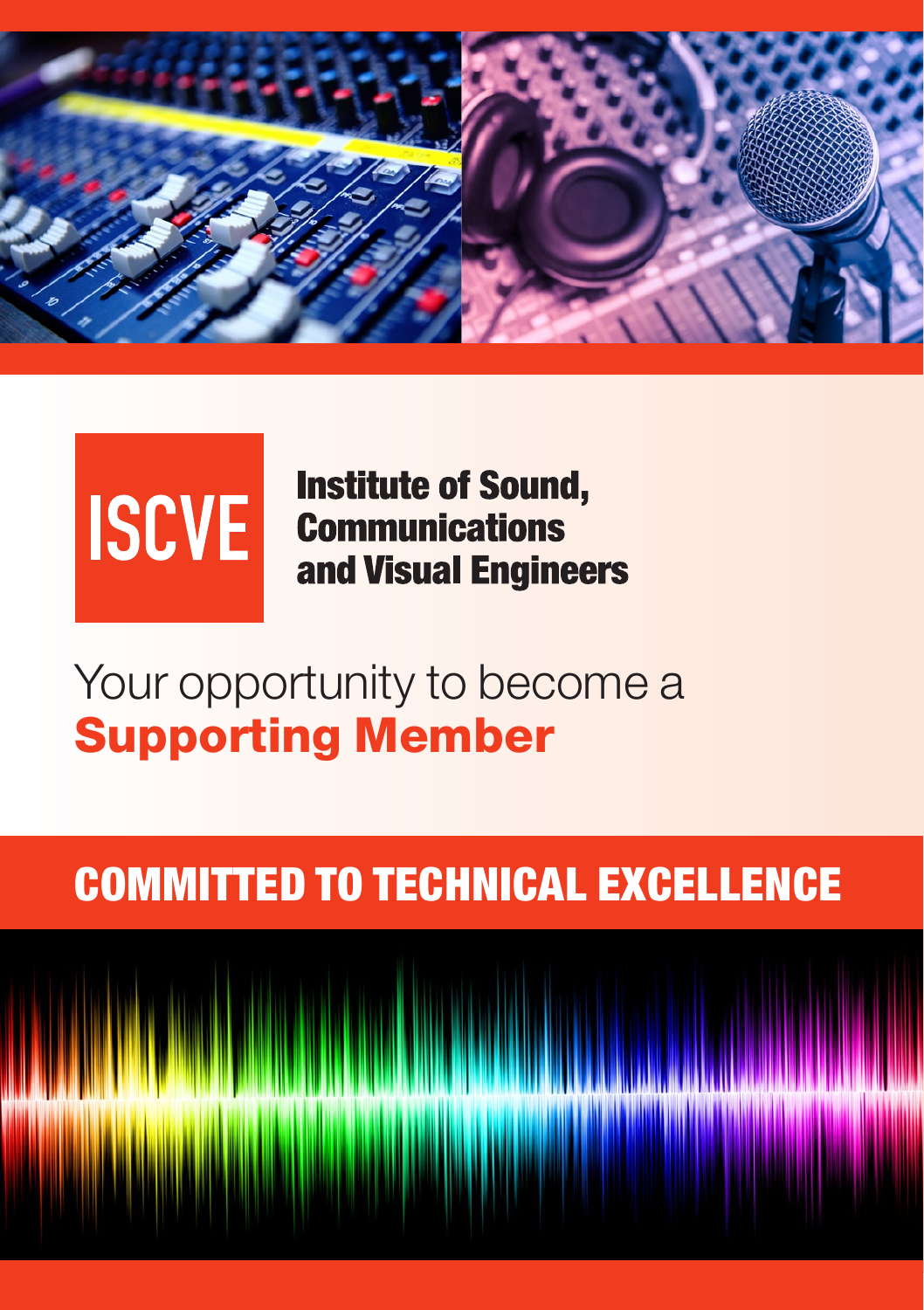#### Your opportunity to become a Supporting Member

Over the past decade, the ISCVE has doubled its membership and in order to keep pace with this progressive path we ideally need to recruit a commensurate number of Supporting Members.

An invitation is therefore extended to specially selected prestigious companies who will strengthen our efforts to provide greater perspective and engagement between individual members and wider commercial enterprise.

You will recognise the pace of technical change, the development of new practices, the introduction of revised standards and how these are applied within the world of sound installation. Essentially every aspect needs to be accurately communicated throughout the industry.

#### In return for maintaining vibrancy within the ISCVE, you will be rewarded with an attractive package that includes:

- ཟ 10% discount on exhibition stand space at ISCVE exhibitions.
- ཟ Priority booking at ISCVE exhibitions.
- ཟ Authorisation to use ISCVE Supporting Member logo.
- ཟ 10% discount on advertising in ISCVE publications.
- ཟ Invitation to submit editorial copy for ISCVE publications.
- **✓ Complimentary copies** of ISCVE e-newsletter
- ཟ FREE link to your company website.
- ✓ Access to Company document templates such as employment contracts, risk assessments, method statements etc
- **∠ Electrical Certification** Board site entry permits designating 'sound engineer' and 'AV engineer' for your staff that are ISCVE members upon successful completion of the HS&E and Electrical Safety assessments.
- ཟ FREE access to technical advice via tech@iscve.org.uk for all staff members.
- ཟ Reduced fees for all staff attending ISCVE events, seminars and training courses.
- ཟ Discounted British Standards documentation.
- $\sqrt{}$  Invitation to attend the Annual Networking Dinner with discount options.
- $\sqrt{\ }$  Add your company name to the list of ISCVE Supporting Members whenever this is displayed at exhibitions, in publications, and on the website.
- $\sqrt{F}$  FREE opportunities to advertise job vacancies on ISCVE website.
- $\angle$  A framed certificate will be presented to a company representative.
- ✔ A Supporting Membership plaque will be provided for boardroom or showroom display.

J

#### Can we call on your support?

ISCVE Ltd, PO Box 3251, Gloucester, Gloucestershire GL1 9FU, UK Tel: +44 (0)118 9542175 · Email: info@iscve.org.uk · Web: www.iscve.org.uk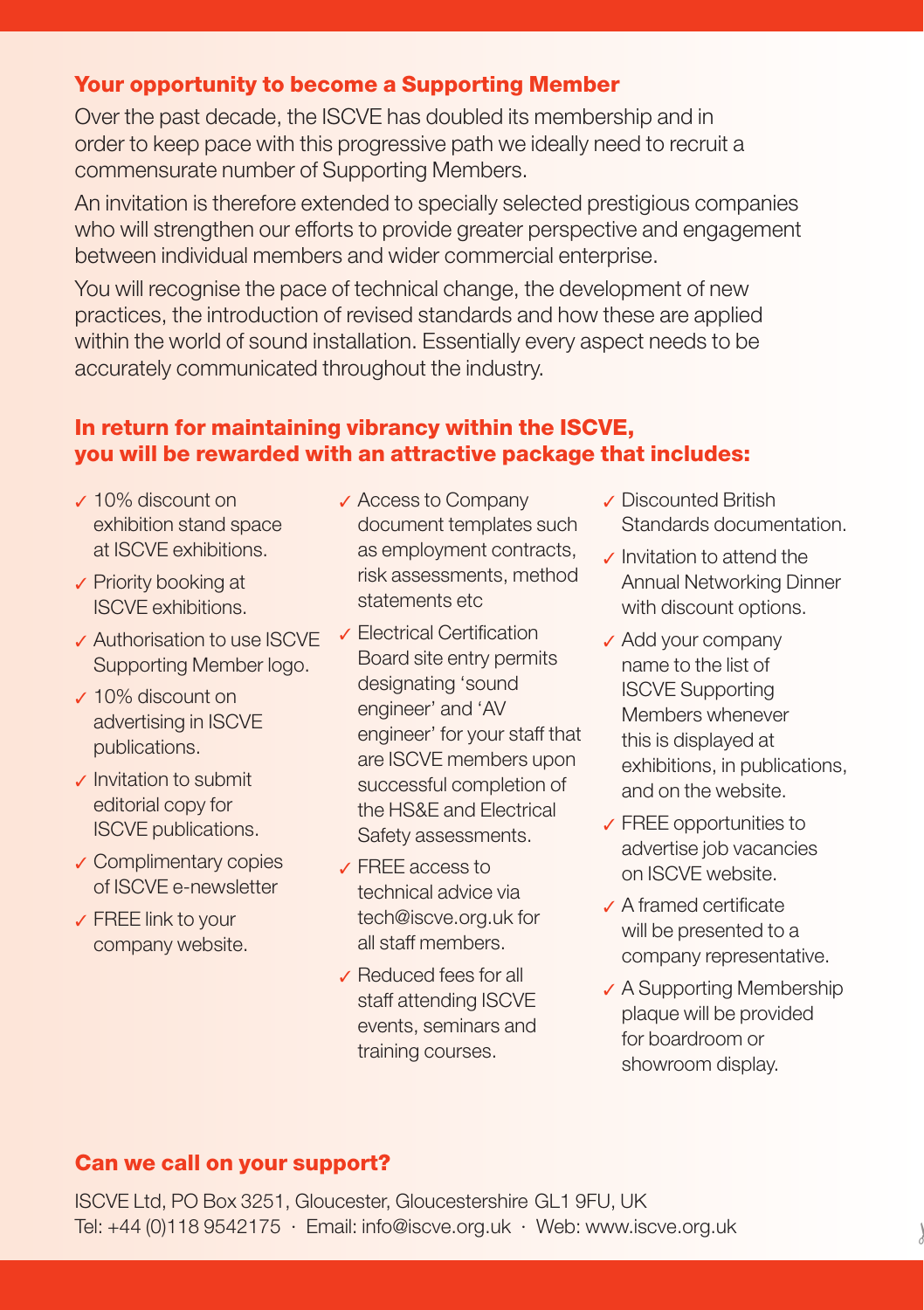|                                            | <b>Supporting Membership application form</b>                                                                                                                                                                 |
|--------------------------------------------|---------------------------------------------------------------------------------------------------------------------------------------------------------------------------------------------------------------|
|                                            | <b>Premium Supporting Membership</b><br>(to include company logo and link on the website home page)<br>I wish to apply for Premium Supporting Membership of<br>the ISCVE at a cost of £495 plus VAT per annum |
|                                            | <b>Supporting Membership</b><br>I wish to apply for Supporting Membership of the ISCVE<br>at a cost of £375 plus VAT per annum                                                                                |
| Name                                       |                                                                                                                                                                                                               |
| Position                                   |                                                                                                                                                                                                               |
| Nominated rep<br>(if different from above) |                                                                                                                                                                                                               |
| Organisation                               |                                                                                                                                                                                                               |
| Address                                    |                                                                                                                                                                                                               |
| Postcode                                   |                                                                                                                                                                                                               |
| Tel                                        |                                                                                                                                                                                                               |
| Email                                      |                                                                                                                                                                                                               |
| Website                                    |                                                                                                                                                                                                               |
| Nature of business                         |                                                                                                                                                                                                               |
| No of years trading                        |                                                                                                                                                                                                               |
| No of employees                            |                                                                                                                                                                                                               |
| Signature                                  |                                                                                                                                                                                                               |

**Please return this form to Ros Wigmore by email ros@iscve.org.uk**

i<br>8